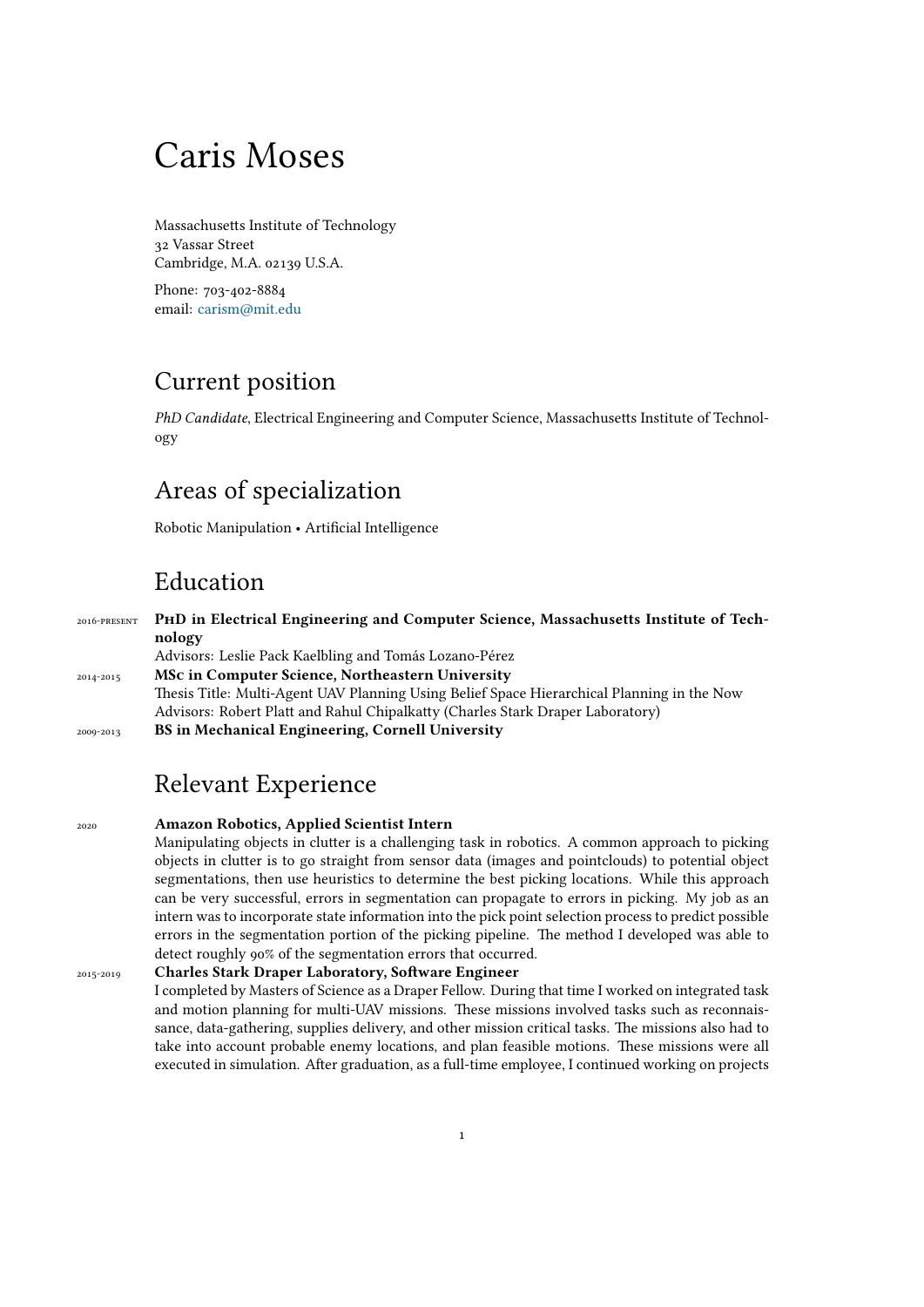pertaining to high level planning. One project involved coordinating several physical robotic platforms, more specifically 2 ground vehicles (Huskies) and 2 UAVs (in-house assembled hexacopters from DJI). The other project involved developing a system to enable a mobile manipulator (we were working with a PR2 robot) to perform complex long-horizon tasks. My focus was on the planning pipeline, and I developed dedicated controllers to enable the PR2 to perform various tasks such as inserting a funnel into an opening.

### <sup>2017</sup> **MUJIN, Software Engineer Intern**

Model-checking is the process of verifying desirable properties of a software system. My work at MUJIN involved using SPIN (model-checking software) to verify a PROMELA (the input language for SPIN) model. I developed the model from a state machine written in C++ for a robotic system. I also wrote the specifications of the model in linear temporal logic (LTL), which were then verified. My work also involved researching and developing methods for going directly from C++ to PROMELA and verifiable LTL specifications.

#### <sup>2012</sup> **UC San Diego, Summer Undergraduate Researcher**

During my time at UCSD I got a brand new Turtlebot up and running. By the time I left it was able to perform SLAM (simultaneous localization and tracking). I also worked on developing localization and reference tracking methods where a robot was only given several noisy heading measurements.

### <sup>2011</sup> **Cornell University, Undergraduate Researcher**

I worked in the Laboratory for Intelligent Machine Systems for 2 years while at Cornell. I assisted in developing in-house hydraulic artificial muscles. My work consisted of testing and characterizing the properties of the muscles to capture their complex operation under non-linearities such as hysteresis.

### Technical skills

**Programming Languages** Python, C++, MATLAB, PROMELA, OCaml, Haskell **Specialized Software** ROS (Robotic Operating System), Pybullet, Gazebo, PyBox2d, Drake, git, LaTeX, SolidWorks **Embedded Systems** PixHawk autopilot **Other** UAV pilot, machining, 3D printing

### Honors  $\hat{\sigma}$  awards

| 2016       | MIT University Center for Exemplary Mentoring/Sloan Scholar                                    |
|------------|------------------------------------------------------------------------------------------------|
| 2016       | MIT Jerome Lemelson Fellowship                                                                 |
| 2016, 2014 | Draper Fellowship                                                                              |
| 2016, 2014 | National Consortium for Graduate Degrees for Minorities in Engineering and Sciences (GEM) Fel- |
|            | lowship                                                                                        |
| 2011       | Engineering Learning Initiative Undergraduate Research Award                                   |
| 2011       | Louis Stokes Alliance for Minority Participation (LSAMP) Scholar                               |
| 2010       | General Motors Minority Engineering and Science Scholar                                        |
| 2009       | Cornell University John McMullen Dean Award                                                    |